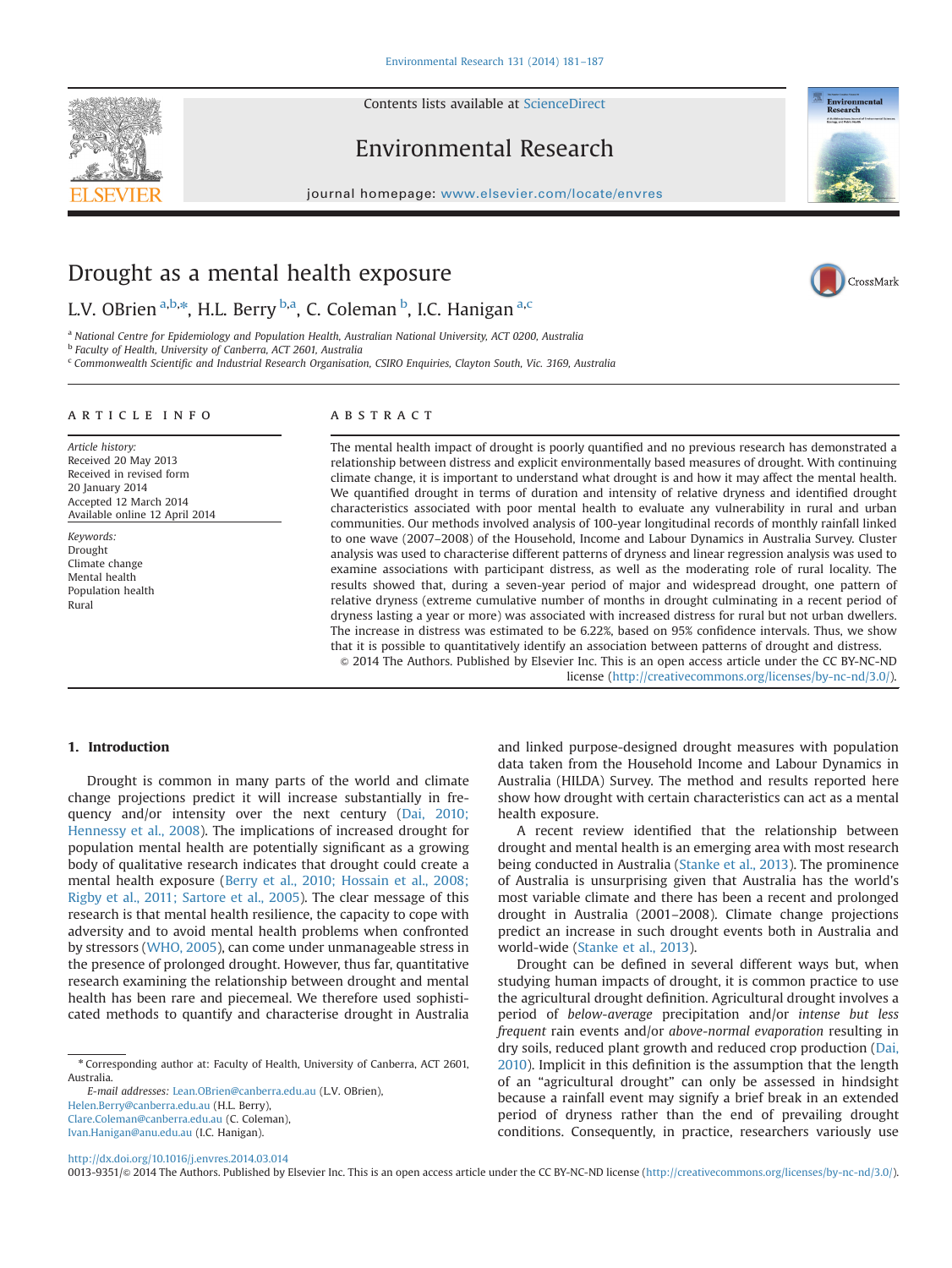the term "drought" to mean prevailing drought conditions over time and also to refer to a specific period of dryness within the drought. For clarity, in this paper, we refer to prevailing drought conditions as "drought" and to specific periods of dryness within drought as "drought periods".

At the time of writing, the quantitative research most clearly linking drought and mental health has been focused on a specific and extreme aspect of mental health, which is suicide. Two studies using time series analysis have identified a relationship between reduced precipitation and a rise in the local suicide rate [\(Hanigan](#page-6-0) [et al., 2012; Nicholls et al., 2006\)](#page-6-0). However, of the few studies conducted using general mental health screening measures (e.g., the Kessler-10 and the SF-36), none has identified a relationship between mental health and explicit environmental measures of drought [\(Edwards et al., 2008; Kelly et al., 2011\)](#page-6-0). This may be because these studies examined mental health in one year for the impact of low relative rainfall during a short preceding period (1–3 years), or because they did not attempt to define the nature of drought beyond identifying months of unusual dryness. In contrast, while not modelling the nature of drought, the time series suicide studies did examine trends in the impact of low relative rainfall over much longer periods known to include about a decade of prolonged drought. We therefore hypothesised that, when a drought exposure was quantified over the whole period of Australia's 2001–2008 drought [\(Verdon-Kidd and Kiem, 2009](#page-6-0)), it would be associated with the mental health.

In addition, although it has not previously been considered, the exact pattern of "drought periods" within a drought, broken by occasional rainfall events, may also influence mental health. A pattern of drought emerging over a long period of time, like the 2001–2008 drought in Australia (known as the 'Big Dry'), may take a variety of forms. Measures such as the Hutchinson indices of relative dryness can be used to provide the level of technical detail necessary to examine the emergence of these patterns. Using two different tracking methods, the Hutchinson count-method index and the Hutchinson sum-method index measure relative dryness across time and define benchmarks for the period of relative dryness needed before this dryness qualifies as a drought period (based on prior research examining drought in Australia: [Smith et](#page-6-0) [al., 1992\)](#page-6-0).

Of the few studies using explicit measures of dryness, most use the Hutchinson Indices (e.g. [Hanigan et al., 2012; Kelly et al., 2011;](#page-6-0) [Stain et al., 2011](#page-6-0)). Although not attempted in previous studies, the Hutchinson Indices could be used to identify the number of months spent in a drought period, the duration of drought periods, how intensely "dry" the relative dryness was, and how many times an area cycled into and out of relative dryness. Measuring these characteristics would make it possible to trace how distinctive localised drought period patterns emerge within a larger region (here, a nation continent) experiencing prevailing drought conditions.

We expected that different drought period patterns (hereafter "drought patterns") would occur across the Australian continent during the 2001–2008 'Big Dry' but had no basis to make specific hypotheses about what these patterns would be or how individuals might react. We simply noted that people adapt to their environment [\(Hobfoll, 2002](#page-6-0)) and that mental resilience tends to break down in the face of stressors that are severe or prolonged ([Pearlin, 1999](#page-6-0)). Therefore, we hypothesised that where (i) drought periods created patterns or a pattern, of extreme dryness conditions, that at least one of these drought patterns would create a mental health exposure, while (ii) people would adapt more easily to conditions of little or moderate drought. In addition, compared to city-dwellers, people living in rural communities live in an environmental, economic and social eco-system that is more directly connected to and reliant on the land [\(Connor et al.,](#page-6-0) [2004](#page-6-0)). We therefore also hypothesised that rural locality would amplify any mental health impact of drought.

#### 2. Methods

#### 2.1. Measuring patterns of drought within the 'Big Dry' period

Extensive preparation of rainfall data was necessary to identify the drought patterns occurring in Australia during the drought of 2001–2008 known as the 'Big Dry'. The methodology used to measure dryness, drought periods and drought patterns for this study is complex and is described in detail in Appendix A of the online [Supplementary materials.](#page-6-0) To briefly summarise the steps taken, we used (i) rainfall data supplied by the Australian Bureau of Meteorology to generate (ii) two 'Hutchinson Indices' of relative dryness [\(Hanigan, 2012\)](#page-6-0). Each index used a different method of calculation (one called the 'count-method' and the other the 'sum-method') to track the dryness of different areas in Australia during the 'Big Dry'. The count method index tends to identify long drought periods while the sum method tends to identify very dry drought periods and, between them, these indices enabled us to identify when different areas entered and exited different kinds of drought conditions. (iii) Summary measures were then calculated to capture different drought characteristics experienced during the 'Big Dry'. These were: cumulative months spent in drought periods, the intensity of how relatively dry the drought period was, the number of times an area cycled into and out of a drought period, and the number of months spent in unbroken relative dryness during the last two years of the 'Big Dry'. (iv) Drought extremity measures were then calculated by dichotomising each summary measure at the 90th percentile (or as close as possible), with the exception that months spent in unbroken dryness during the last two years of the 'Big Dry' was instead dichotomised based on there being twelve straight months or more of relative dryness. Finally, (v) two-step cluster analysis in IBM SPSS 19 was used to identify the patterning of different extreme drought conditions across Australia, thereby characterising the different drought patterns Australian residents could have experienced.

Our 'drought exposure' measures were calculated to the small-area geographical level of Australian 2001 Census Collection Districts ('Districts'). The median geographical size of Districts was 32  $km^2$  in urban areas and 62.45  $km^2$  in rural areas (where the population is less dense and links to agricultural industry makes rainfall relevant across a larger geographical region). The denomination of Districts was chosen so that drought measures could be linked with population data taken from the HILDA Survey, an annual cohort survey that began in 2001 and is collected and coded in terms of Districts (details below). As is standard for large, populationlevel surveys, for practical reasons, HILDA survey collection is conducted over several months (for the year relevant to our study, from August 2007 to February 2008). Daily rainfall data used for calculating the drought exposure experienced by individual respondents were therefore selected to exactly match a seven year timespan that ended on the date that each participant was interviewed. Consequently, the time period examined in this study is referred to below as 2001/02– 2007/08.

#### 2.2. The Household, Income and Labour Dynamics in Australia (HILDA) Survey

#### 2.2.1. Survey details

The HILDA Survey is a government-funded panel survey of Australians aged 15 years and over that began in 2001 (Wave 1,  $N=13,969$ ). Participants provide informed consent and, for those participants who are under the age of 18 (6.98% of the current sample), a legal guardian also provides consent for their participation. The participation rates from year to year within the HILDA survey are consistently high (86% retention in the second year and above 90% in all years thereafter). For details of the sampling strategy and conduct of data collection see Appendix B in online [Supplementary materials.](#page-6-0)

The HILDA Survey is conducted annually [\(Wooden et al., 2002\)](#page-6-0). It is designed to be nationally representative with the exception that people in remote and very remote areas of Australia are underrepresented because they were not included in the initial data collection (though some participants have since moved to remote areas). The survey asks respondents to report every year on a range of aspects of life, including labour market and family dynamics, wellbeing and socio-economic characteristics. This study used Wave 7 of the HILDA Survey, Wave 7 had a response rate of 94.7% and included 13,590 respondents of whom we selected 5012 who had been resident in the same location for the past seven years (so that their weather exposure was stable) and had completed the mental health outcome measure. To classify participants as either urban or rural dwellers we used the 'Section of State' Australian Standard Geographical Classification system devised by the Australian Bureau of Statistics [\(ABS, 2011](#page-6-0)). This system uses population counts to define urban centres as those with 1000 or more people in a community while the remainder of the population is classified as rural. Within our sample, 4093 participants dwelt in an urban area and 919 dwelt in a rural area.

Wave 7 is not the most recent wave available and was selected because its collection occurred just before the end of the 'Big Dry', allowing us to capture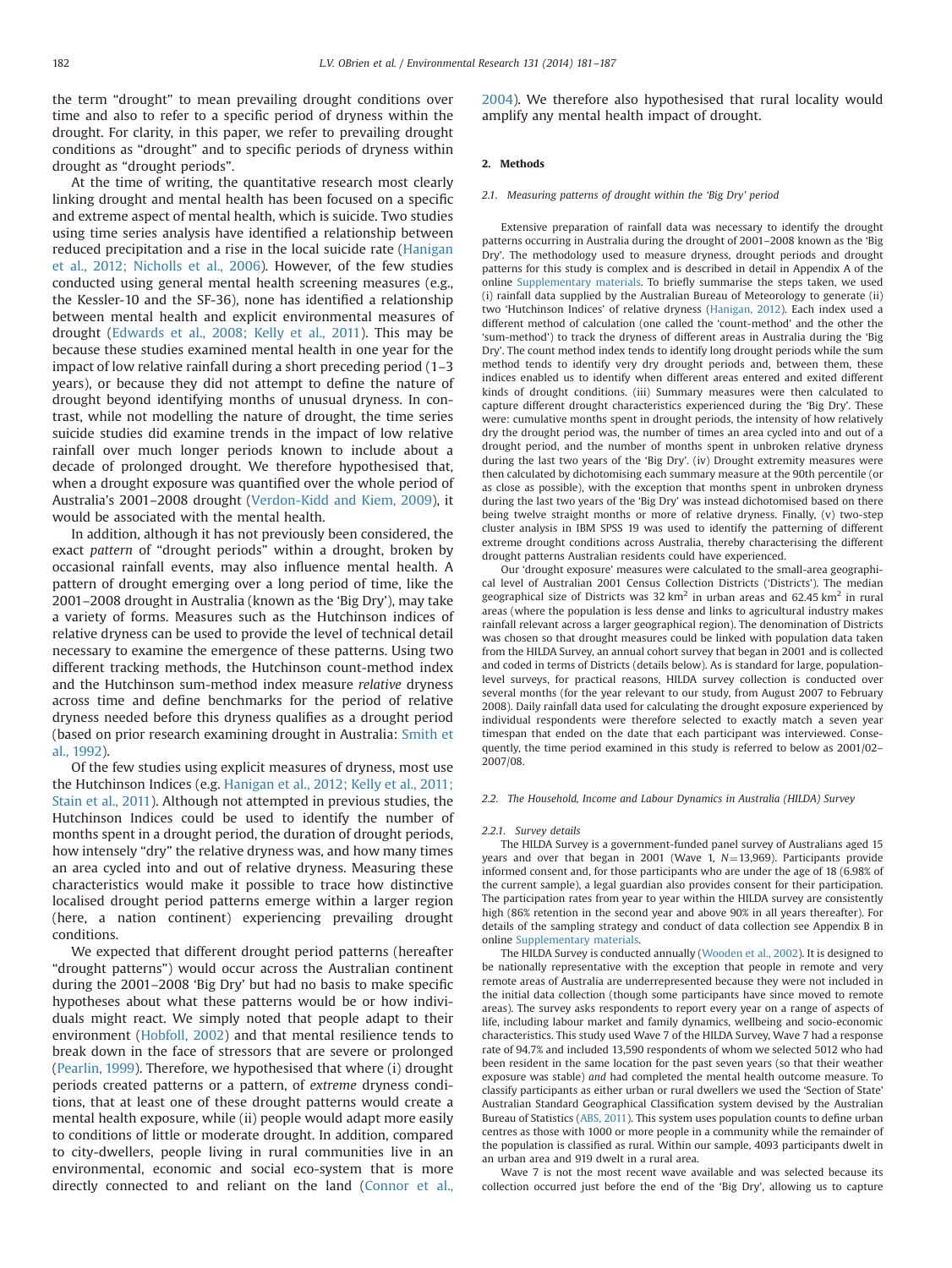a population before it had exited or recovered from prolonged drought conditions. Further, unlike other waves, Wave 7 included Kessler's 10-item measure of general psychological distress [\(Kessler et al., 2002\)](#page-6-0).

#### 2.2.2. Outcome measure

The Kessler-10 is a short measure of non-specific psychological distress based on questions about nervousness, agitation, psychological fatigue and depression. It was designed be used in the United States National Health Interview Survey, and to span the range from minimal to extreme levels of distress. It has since been shown to be a valid and reliable screening tool for the Australian population with population norms available [\(Slade et al., 2011\)](#page-6-0). Participants respond to each item in the Kessler-10 (e.g. in the past four weeks how often have you felt so sad that nothing could cheer you up?) on a five-point scale  $(1)$ =none of the time,  $5)$ = all of the time), with a total summed score ranging from 10 to 50. To classify the level of distress that a score indicates, the Australian Government's Bureau of Statistics recommends the following categories: low distress = 10-15; moderate distress=16-21; high distress=22-30; very high distress=30+. Those with scores of 20 or above are likely to have a mental disorder requiring clinical treatment and those with scores in the subclinical 16–19 range have an increased risk of developing a mental disorder ([Coombs, 2005; Cuijpers and Smit, 2004\)](#page-6-0). Scores in the present sample ranged from 10 to 50, with mean scores  $(M=15.53, SE=0.13)$ , slightly higher than in the Australian population the same year  $(M=14.5, SE=1,$ [Slade et al. \(2011\)](#page-6-0)).

#### 2.2.3. Confounders

As standard confounders for population health-related studies, we controlled for age, sex, relationship status and gross household income adjusted for the number of people in the household using the OECD method (household income/  $(\sqrt{no}$  in household)). Several other confounders were also included based on research showing that they are associated with mental health [\(Berry et al., 2008\)](#page-6-0): ethnicity; left school early (at 15 years or younger), low educational attainment, divorced/separated, receiving  $>$  30% of income from welfare, presence of a physical or mental health condition (either or both for 6 months or more) and satisfaction with local community.

#### 2.2.4. Missing data

Once the HILDA Survey data were restricted to participants who had completed the dependent variable measure (Kessler 10), there were only five participant cases with missing data. The missing data was on four covariates: education, health condition, ethnicity and satisfaction with local community and there was less than 1% of missing data on each variable. To avoid loss of power, missing data were imputed using an iterative regression-based approach called Expectation Maximisation [\(Enders, 2001\)](#page-6-0). Expectation Maximisation uses a two-step iterative process where missing values are replaced with their best estimates based on the complete data. The first step (the 'E Step'), replaces missing values with the conditional expected value given the observed data. The second step (the 'M Step') uses the estimations from the first step to produce means and covariance matrices as if there were no missing data. The mean scores and standard deviations for all the variables before and after estimation are then compared and, if the scores are sufficiently similar, the estimations can be accepted. The algorithm is repeated until the solution reaches convergence. Note that sensitivity tests showed that reducing the sample to cases with no imputed data did not change the pattern of results or introduce overlap between confidence intervals. All analyses were therefore conducted using the dataset with imputation.

#### 2.3. Statistical analysis

Drought patterns were identified by performing cluster analyses on the drought extremity measures. Next, the drought patterns were used to predict mental health, via multiple linear regression analysis, with the five drought pattern categories coded as five categorical (dummy) variables and zero-to-moderate drought as the reference category. To examine whether rural locality would amplify any mental health impact of drought, interaction terms between drought pattern category and rural/urban locality were included. All analyses adjusted for the sociodemographic confounders and the confounders known to be related to mental health as listed in the confounders subsection above. Analyses were conducted using Stata 12 survey commands, applying the HILDA Survey sample weights and clustering at the District level, which also accounts for clustering within households. For more detail on the complex survey techniques see Appendix B in [Supplementary materials](#page-6-0).

### 3. Results

#### 3.1. Patterns of dryness

Repeated cluster analyses using the measures of extreme cumulative dryness (Table 1) showed that, while drought period cycles were not consistently informative, a highly stable cluster solution was returned when three indicators of extreme conditions were used: (i) an extreme number of months qualifying as drought periods, (ii) extremely dry drought periods and (iii) the presence of a recent long unbroken dry period. During the 'Big Dry' these characteristics were distributed across the population in a way that created five distinct drought patterns, termed: (1) zero-to-moderate drought, (2) very dry drought, (3) recent long period, (4) constant drought, and (5) constant drought with a recent long period. See Table 1 for further description of these drought patterns, and the bottom of [Table 2](#page-3-0) for drought pattern distribution and the means of related drought extremity measures split by urban/rural locality.

Note that the total number of months spent in drought was similar across the 'constant' drought and the 'constant drought with a recent long period' categories. We also reiterate that, except for the zero-to-moderate drought classification, the drought patterns identified were focused on extreme dryness, or dryness over and above an allowance for normal variability (which, in Australia, is substantial). Thus, for example, a 'recent long dry period' typically signalled around 16 months in unbroken dryness during the past 24 months.

#### 3.2. Socio-demographic characteristics

Descriptive characteristics for rural and urban dwellers are reported in [Table 2](#page-3-0). The rural population tended to be slightly more clustered around early retirement age, and had a greater proportion of men. Rural dwellers were more likely to have left school early and were less likely to have completed a university degree. They tended to have lower adjusted household income and were also slightly more likely to obtain more than 30% of their income from government pensions and allowances. There were also markedly fewer non-English-speaking migrants in rural areas compared to urban settings. Rural Australians were overall somewhat less distressed and less likely to have reported a pre-existing mental health condition (not an uncommon finding for rural regions [\(Smith et al., 2008\)](#page-6-0)). They were also more likely to be married and to be satisfied with their local community.

#### Table 1

Distribution of extreme conditions and dryness patterning in Australian population sample  $(N=5012)$ .

|                                       | Drought pattern Description of conditions                                                                                                   | % Population<br>exposed |
|---------------------------------------|---------------------------------------------------------------------------------------------------------------------------------------------|-------------------------|
| Zero to<br>moderate                   | Drought was either not present or not<br>extreme.                                                                                           | 47.26                   |
| Very dry                              | Drought period(s) were intensely dry (top<br>10% of sum-method drought periods).                                                            | 12.30                   |
| Recent long<br>period                 | An unbroken period of relative dryness<br>lasted for at least 12 straight months in the<br>last 24 months of the 'Big Dry'.                 | 30.10                   |
| Constant                              | Cumulatively experienced 20-32 months in<br>drought that met both the sum and count<br>method definition (top 10% of months in<br>drought). | 3.41                    |
| Constant and<br>recent long<br>period | Both 'Recent long period' and 'Constant'<br>drought conditions are present.                                                                 | 6.94                    |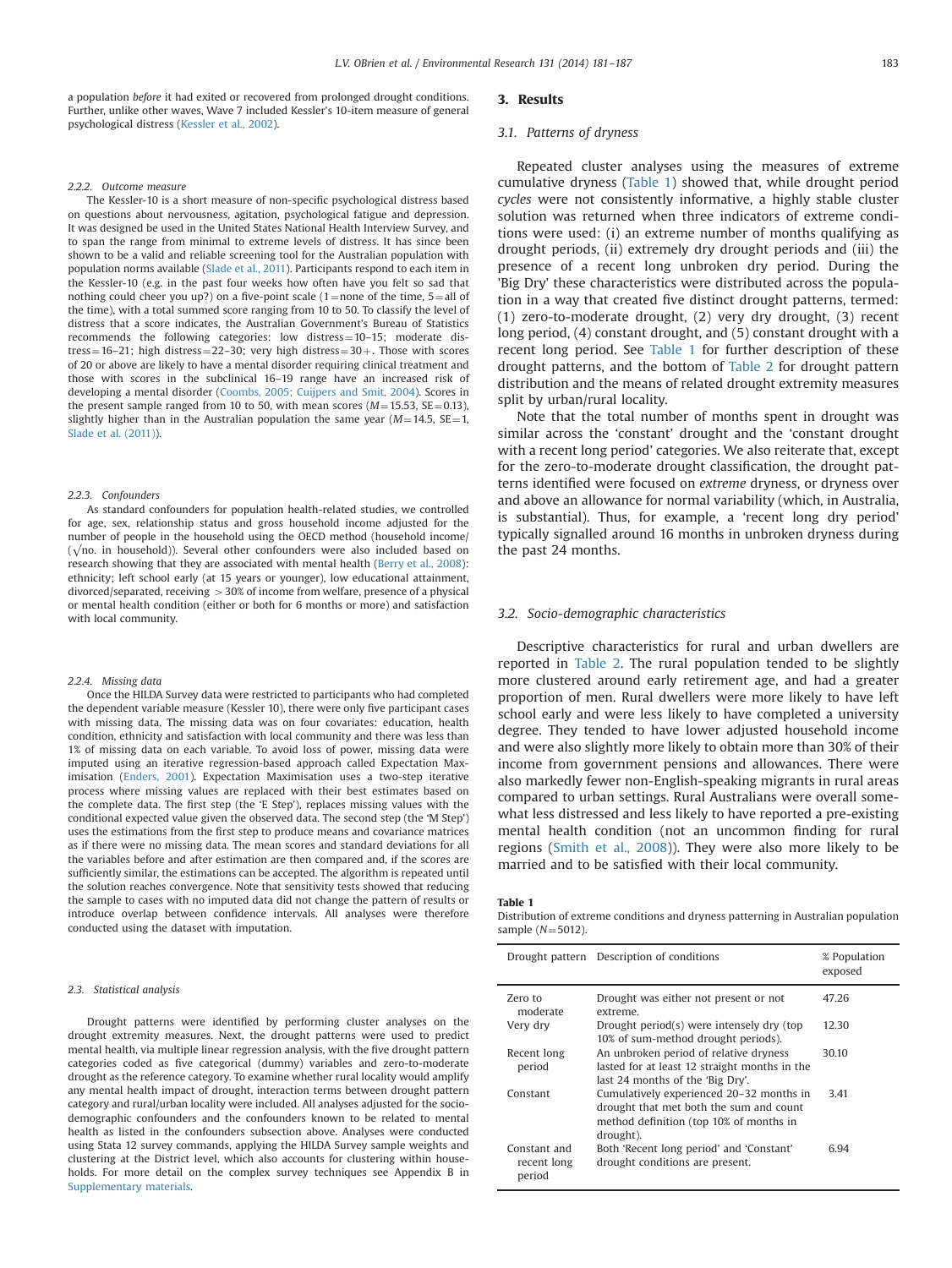## <span id="page-3-0"></span>Table 2

Characteristics of rural and urban respondents in Wave 7 of the Household Income and Labour Dynamics in Australia Survey who have lived in the same location for at least seven years.

| Variables                                        | Proportion <sup>a</sup> $(\%)$               | Rural $(N=919)$ | Urban $(N=4093)$ |
|--------------------------------------------------|----------------------------------------------|-----------------|------------------|
| Distress (K10)                                   | Mean                                         | 15.08 (0.28)    | 15.61(0.14)      |
| Age (years)                                      | $15-25$ years                                | 13.34 (0.02)    | 16.79(0.01)      |
|                                                  | $26-39$ years                                | 10.20(0.01)     | 10.43(0.01)      |
|                                                  | $40-55$ years                                | 33.04 (0.02)    | 31.38 (0.01)     |
|                                                  | $56-65$ years                                | 22.73 (0.02)    | 18.50 (0.01)     |
|                                                  | $66-79$ years                                | 17.97 (0.02)    | 17.15(0.01)      |
|                                                  | $80+$ years %                                | 2.72(0.01)      | 5.76(0.01)       |
| Gender                                           | Male                                         | 51.62(0.01)     | 47.28 (0.01)     |
| Ethnicity                                        | Indigenous/Torres Strait Islander Australian | 1.54(0.01)      | 1.32(0.004)      |
|                                                  | English-speaking immigrant                   | 9.31(0.01)      | 9.77(0.01)       |
|                                                  | Non-English-speaking immigrant               | 5.17(0.01)      | 17.08(0.01)      |
| Left school at 15 years or younger               |                                              | 42.08 (0.02)    | 36.22 (0.01)     |
| Education                                        | Year 11 or less                              | 45.20 (0.02)    | 37.25 (0.01)     |
|                                                  | Year 12                                      | 14.96 (0.01)    | 14.55(0.01)      |
|                                                  | Certificate or diploma                       | 30.49 (0.02)    | 28.77 (0.01)     |
|                                                  | Tertiary degree                              | 3.58(0.01)      | 11.11(0.01)      |
|                                                  | Higher degree                                | 5.77(0.01)      | 8.32(0.01)       |
| Married                                          |                                              | 56.61           | 66.05            |
| Gross household income (AUD\$)                   | nil-\$31,199                                 | 23.54 (0.03)    | 19.32(0.01)      |
|                                                  | \$31,200-\$51,999                            | 22.47 (0.03)    | 16.74(0.01)      |
|                                                  | \$52,000-\$77,999                            | 19.13 (0.03)    | 23.43 (0.01)     |
|                                                  | \$78,000-\$114, 399                          | 22.11 (0.03)    | 21.86 (0.01)     |
|                                                  | $$114,400+$                                  | 12.76 (0.03)    | 18.65(0.01)      |
| Pensions/allowances > 30% of income              |                                              | 31.57 (0.04)    | 29.68 (0.01)     |
| Health condition                                 |                                              | 31.12 (0.02)    | 30.63(0.01)      |
| Mental health condition                          |                                              | 2.25(0.005)     | 3.69(0.004)      |
| Farm-related household                           |                                              | 15.58 (0.03)    | 0.82(0.002)      |
| Satisfaction with local community (average 0-10) | Mean                                         | 7.46(0.10)      | 6.92(0.06)       |
| Months in sum drought                            | Mean                                         | 14.15           | 14.54            |
| Months in count drought                          | Mean                                         | 19.21           | 20.86            |
| Months in drought (both methods)                 | Mean                                         | 13.85           | 14.48            |
| Dryness intensity measure                        | Mean                                         | 5.58            | 5.80             |
| No. months in recent count index dryness         | Mean                                         | 4.93            | 7.15             |
| Dryness pattern                                  | Zero to moderate                             | 65.54           | 44.31            |
|                                                  | Very dry                                     | 5.49            | 13.44            |
|                                                  | Recent long period only                      | 18.08           | 32.10            |
|                                                  | Constant drought only                        | 5.83            | 3.00             |
|                                                  | Constant drought and recent long period      | 5.63            | 7.15             |

Note 1: Although equivalised income was included in analysis, for clarity and descriptive purposes income is displayed here in terms of distribution across five different income brackets.

Note 2: Robust standard errors generated by a clustered and weighted survey design are included in brackets for the person-related variables.

<sup>a</sup> Unless otherwise specified.

In terms of their environment, urban dwellers less likely to live in conditions classified as zero-to-moderate drought and more often experienced intensely dry periods or a recent long period of unbroken dryness. However, urban and rural areas were similar in the total number of months spent in drought (see also [Table C,](#page-6-0) in the online supplementary materials).

#### 3.3. Dryness patterns and mental health

In a multiple regression model, adjusted for confounders, the interaction between locality and drought type was statistically significant (reference category: zero-to-moderate:  $t=2.22$ ,  $p=0.03$ ). Mean distress scores for respondents in the five drought pattern categories split by locality are shown in Fig. 1. Fig. 1 also includes two shaded bands showing the moderate distress and low distress diagnostic bands of the Kessler-10 measure. (Note that the confidence intervals displayed should not be used to compare across drought categories because confidence intervals for mean values are calculated using standard errors rather than the square-rooted standard errors used for t-statistic confidence intervals that are appropriate when comparing across means.) For rural participants, only those in the 'constant' and 'constant and recent long' drought categories had a mean distress confidence interval that crossed into the moderate distress band. In fact, rural participants in the



Fig. 1. Mean distress for rural and urban participants experiencing different dryness patterns. Note: Confidence intervals should be used to assess distress levels in terms of the Kessler 10 distress classifications 'low' and 'moderate' rather than to compare distress across categories.

'constant and recent long' category had a mean distress confidence interval that was above the diagnostic low distress band of the Kessler-10 distress measure. These mean scores suggested that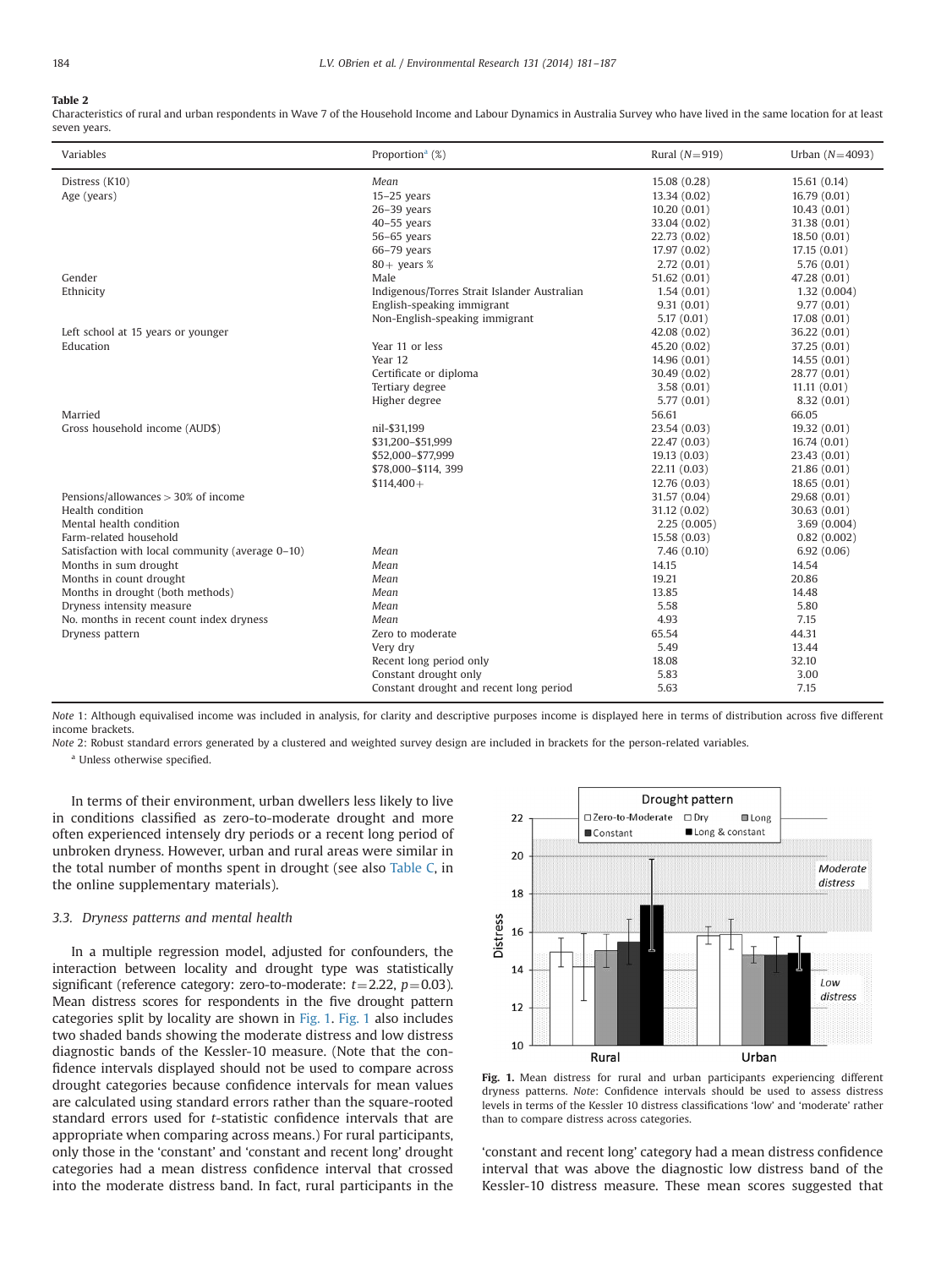#### Table 3

Distress predictors for rural and urban respondents with zero-to-moderate drought as the reference category.

|                                          | Rural                  |           |          | Urban                  |          |          |
|------------------------------------------|------------------------|-----------|----------|------------------------|----------|----------|
|                                          | Regression coefficient | 95% CI    |          | Regression coefficient | 95% CI   |          |
| Dryness pattern (Ref.: zero-to-moderate) |                        |           |          |                        |          |          |
| Dry                                      | $-0.29$                | $-2.11$   | 1.52     | $-1.94$                | $-0.67$  | 0.66     |
|                                          |                        |           |          | $e - 03$               |          |          |
| Long                                     | $-0.51$                | $-1.48$   | 0.47     | $-0.17$                | $-0.68$  | 0.35     |
| Constant                                 | 0.31                   | $-0.73$   | 1.35     | $-0.53$                | $-1.22$  | 0.15     |
| Long & constant                          | 2.49                   | 0.59      | 4.39     | $-0.81$                | $-1.70$  | 0.09     |
| Age (Ref.: 15-25 years)                  |                        |           |          |                        |          |          |
| $26-39$ years                            | $-1.18$                | $-3.26$   | 0.89     | 0.06                   | $-1.00$  | 1.13     |
| $40-55$ years                            | $-0.60$                | $-2.14$   | 0.94     | $-0.85$                | $-1.77$  | 0.07     |
| 56-65 years                              | $-0.98$                | $-3.10$   | 1.14     | $-1.83$                | $-2.84$  | $-0.82$  |
| $66-79$ years                            | $-3.02$                | $-4.62$   | $-1.42$  | $-2.40$                | $-3.33$  | $-1.48$  |
| $80 + \text{years}$ %                    | $-3.63$                | $-5.94$   | $-1.32$  | $-3.44$                | $-4.53$  | $-2.36$  |
| Female                                   | 0.49                   | $-0.14$   | 1.11     | 0.79                   | 0.38     | 1.21     |
| Married                                  | $-1.07$                | $-2.37$   | 0.22     | $-1.06$                | $-1.59$  | $-0.52$  |
| Equivalised household income             | $-4.58$                | 1.69      | 7.70     | 1.08                   | 1.08     | $-3.68$  |
|                                          | $e - 06$               | $e - 0.5$ | $e - 06$ | $e - 05$               | $e - 05$ | $e - 06$ |
| Non-English speaking background          | 1.17                   | $-0.25$   | 2.59     | 2.45                   | 1.66     | 3.24     |
| Australian Aboriginal                    | $-1.89$                | $-3.12$   | $-0.67$  | $-1.77$                | $-3.67$  | 0.13     |
| Education (Ref.: 11 years or less)       |                        |           |          |                        |          |          |
| Year 12                                  | $-0.40$                | $-1.54$   | 0.75     | 0.22                   | $-0.69$  | 1.13     |
| Certificate or diploma                   | $-0.14$                | $-1.08$   | 0.80     | $-0.61$                | $-1.17$  | $-0.05$  |
| Tertiary degree                          | $-0.62$                | $-1.77$   | 0.52     | $-0.87$                | $-1.57$  | $-0.16$  |
| Higher degree                            | 0.30                   | $-1.20$   | 1.80     | $-0.85$                | $-1.65$  | $-0.05$  |
| Health condition                         | 2.63                   | 1.58      | 3.68     | 2.44                   | 1.86     | 3.03     |
| Mental health condition                  | 6.24                   | 3.15      | 9.32     | 6.81                   | 4.87     | 8.75     |
| Satisfaction with local community        | $-0.89$                | $-1.23$   | $-0.55$  | $-0.45$                | $-0.57$  | $-0.34$  |
| Constant                                 | 22.62                  | 19.62     | 25.63    | 19.64                  | 18.56    | 20.72    |
| $R^2$                                    | 0.25                   |           |          | 0.21                   |          |          |

Note: Multiple regression analyses were adjusted for survey clustering at the collection

district level and HILDA Survey sample weights.

rural respondents were more likely to have increased distress if they experienced an extreme number of months in drought, particularly if they also experienced a recent long period of unbroken dryness. In contrast, in the urban population, there was a trend for less distress in the 'long', 'constant-only' and 'constant and recent long' drought categories, with these means having confidence intervals below the moderate distress band.

A multiple linear regression analysis conducted within the rural sub-population indicated that people in the 'constant and recent long' drought category tended to experience more distress than those in the 'zero-to-moderate' drought category (Table 3). Based on 95% confidence intervals, the rate of change for the conditional mean of distress with respect to 'constant and recent long' drought was estimated to be an increase of 6.22% in distress compared with other participants (95% Confidence Interval: 1.46–10.98). This was substantial: nearly half the size of the rate of change for the conditional mean of distress with respect to having a preestablished mental health condition; estimated to be an increase of 15.59% more distress (95% CI: 7.87–23.31).

In contrast, a multiple linear regression analysis conducted within the urban sub-population indicated that the trend for people to have less distress in 'constant and recent long' drought could not quite be accepted with 95% confidence because the confidence interval for the estimated effect crossed zero (Table 3). Amongst the confounders, there were also non-trivial estimates for the association between worse mental health and several confounders: being of Indigenous Australian Ethnicity, being younger, having a health condition and being dissatisfied with one's local community. Although interaction terms were not tested as part of the planned analyses, readers should note that the higher estimates in the urban sample for the association between mental health and income, education and relationship status is consistent with the different lifestyle demands of rural and urban localities in Australia.

#### Table 4

Summary table for the relationship between distress and rural/urban locality within the five dryness pattern categories.

| Dryness pattern   | Regression coefficient | 95% CI  |      |
|-------------------|------------------------|---------|------|
| Zero-to-moderate  | $-0.01$                | $-0.74$ | 0.72 |
| Dry               | $-0.22$                | $-1.76$ | 1.32 |
| Long              | $-0.36$                | $-1.17$ | 0.44 |
| Constant          | 0.77                   | $-0.24$ | 1.78 |
| Long and constant | 2.69                   | 0.43    | 4.95 |

Note: Within each dryness pattern category, distress was regressed on locality  $(rural=1)$  using a multiple regression analysis with survey clustering and weighting, adjusting for all covariates.

Comparisons across locality, also using multiple regression analyses adjusted for confounders (Table 4), indicated that rural people experiencing the 'constant and recent long' drought pattern tended to be more distressed than were urban people living in the same conditions. The rate of change for the conditional mean of distress with respect to locality for people living in 'constant and recent long' drought was estimated to be a percentage change of 6.73% (95% CI: 1.08–12.38%). The similar but much weaker trend for 'constant' drought to be related to worse mental health in rural but not urban localities could not be accepted with 95% confidence because the confidence interval for the estimated effect crossed zero. Similarly, mean distress in 'zero-to-moderate' drought tended to be lower in rural localities, but overlapping confidence intervals indicated that this difference was not necessarily meaningful.

## 4. Discussion

We hypothesised that drought would become an exposure for mental health when drought was examined across a long period of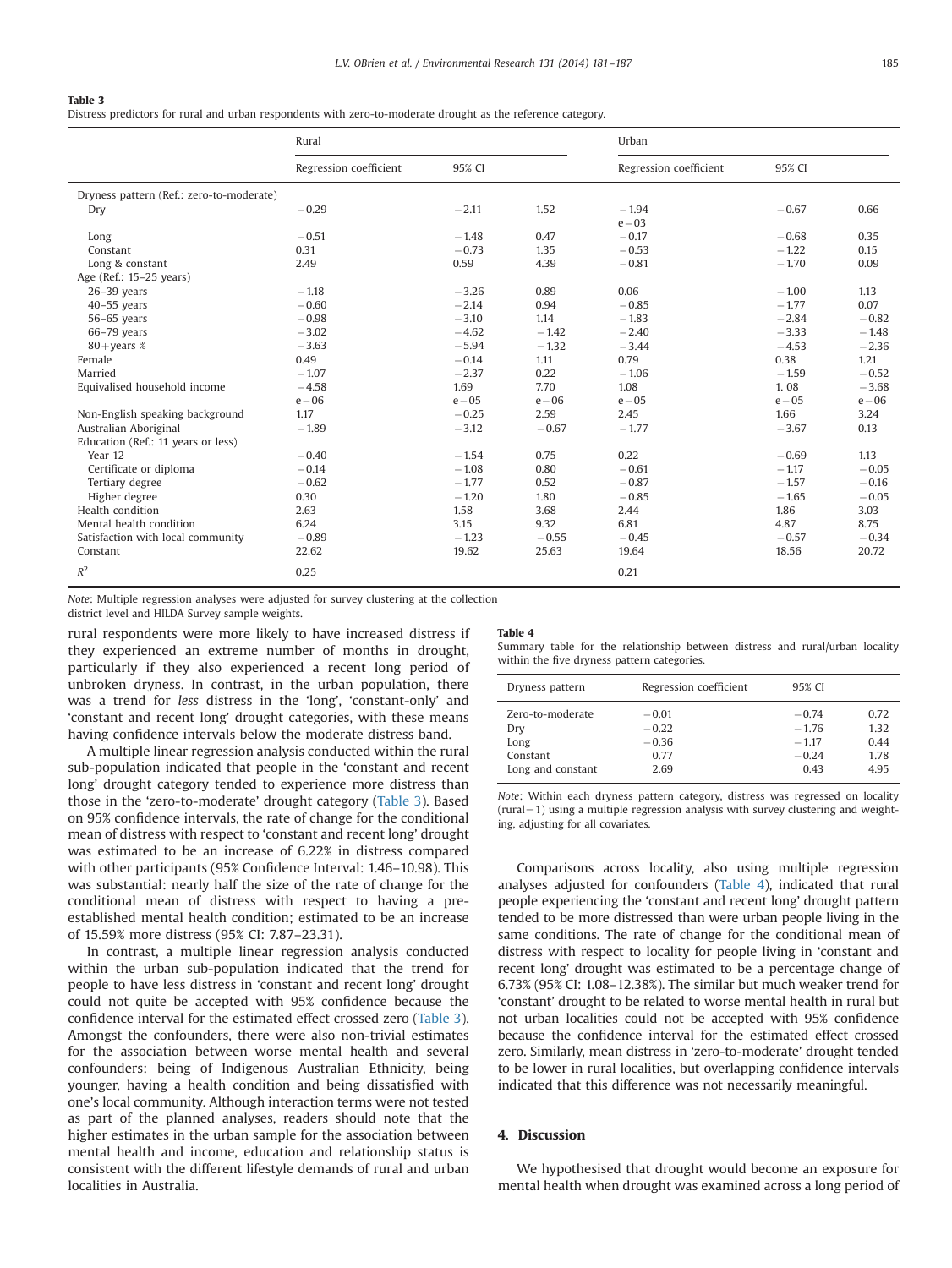time, taking into account patterns of different drought characteristics and underlying capacity for resilience. Our findings most strongly showed that an extreme cumulative number of months in drought period conditions (20–32 months) over the seven-year 'Big Dry', culminating in a recent period of unbroken dryness lasting a year or more, was associated with increased distress in rural areas (i.e., the 'constant and recent long' drought pattern). The importance of locality was consistent with our second hypothesis, that drought would have an amplified effect in rural areas where residents would be more sensitive to drought conditions, while no consistent effects for drought were found in urban areas.

Our analysis benefited from examining relative dryness over a longer time period than has been examined in past quantitative studies examining drought and mental health. However, our more novel contribution was to show that the pattern of extreme dryness occurring within a drought itself matters for mental health. Hence, an association between drought and mental health was found for rural people experiencing the 'constant and recent long' drought pattern but not the 'constant' or 'long' drought pattern, despite each of these categories involving a similar number of total months in drought. On a clinical level, rural people living with 'constant and recent long' drought tended to experience a subclinical level of moderate distress, indicating that this subpopulation had an increased risk of developing a mental health problem requiring treatment in the future.

We had conservatively hypothesised that rural locality would amplify people's responses to different drought conditions; the differences were even more striking than we had anticipated. Rather than having a similar but less intense pattern of responses, urban dwellers showed a mean-level trend to do better in response to spending more time in the kind of drought pattern that tended to elevate the distress of rural people. Confidence intervals indicated that this trend in the distress levels of urban participants was highly variable, and both the presence and variability of this trend highlights the very different practical and psychological significance that drought has for urban versus rural society. Drought in the country means failing crops and starving livestock, with obvious and potentially disastrous flow-on effects for farm enterprises and rural communities. In contrast, while city-dwellers are not necessarily insensitive to the impact of drought, the endless sunny days may sometimes simply mean more opportunities to get together out-of-doors with friends.

In the introduction to this study, we suggested that drought would act as a mental health exposure when it challenged people's resilience. The rural communities in our study, adapted though they are to Australia's harsh conditions, appeared to have particular difficulty managing life under 'constant and recent long' drought conditions. The noticeable similarity between distress levels in all other comparisons suggests that it is not how dry the weather gets during periods of relative dryness that matters but how long the weather stays dry. Taken separately, a drought period lasting over a year or multiple drought periods cumulatively adding to many months in drought were not associated in our study with discernible population-level mental health harm. However, our findings suggest that people may begin to doubt their capacity to outlast a drought that initially has multiple drought periods and then settles into unbroken dryness (which may continue indefinitely).

On a positive note, all of the city people and most of the rural people in our sample appeared to be able to manage the pressures of the 'Big Dry' without evident mental health impacts. However, in the context of climate change, dealing with an increasingly drought stricken 'new normal' is a challenge that rural societies and policy-makers must face the world over. Given likely future warming and drying scenarios, the limits of people's resilience in certain settings must be considered and addressed as an emerging priority in population health.

#### 4.1. Limitations and future directions

This study is a first step towards quantifying how wellbeing will be affected by projected increases in the frequency or intensity of drought. Our methodology needs to be replicated using data from many different countries and larger samples. It could also be expanded using person-tracking across space to quantify the weather experience of migratory people, since their socio-economic and personal characteristics may differ systematically from people who stay in the same place for very long periods. In addition, while data are often not available, more comprehensive quantification of weather conditions (e.g., temperature, humidity, wind speed and direction and soil moisture) would provide a richer and potentially more robust quantification of drought as a mental health exposure. In particular, though we have appropriately examined the measurement of relative dryness, it will be necessary to simultaneously investigate the potential for absolute measures to explain variance in mental health outcomes, or to control for absolute conditions in considering relative exposures.

Finally, this paper does not address the mechanisms by which drought has its impact. Low rainfall creates the risk that people will not have sufficient water to meet their needs but the capacity, water level and accessibility of local reservoirs and other fresh water sources, such as rivers, will moderate the level of this risk. In addition, while rural communities are much more likely to be vulnerable to weather conditions because of their close connection to the agricultural industry and distance from services, there is much unexamined variation in the strength and nature of these relationships. For example, agricultural pursuits have different water requirements (e.g. dryland versus irrigated farming) and the timing of rainfall can be as important as the amount of rain. Finally, the way that people and communities deal with scarce resources will be affected by factors like adequate mental and physical health services, social capital and the ability and willingness to be innovative in finding new ways to prosper under changed circumstances [\(OBrien et al., 2012; Schirmer et al., 2013\)](#page-6-0). Understanding the social and economic ways in which these kinds of factors moderate and mediate the impact of drought is a complex project, probably best explored by longitudinally examining rural and urban communities over long periods of time using customised data collections.

### 4.2. Conclusions

The study of drought and mental health is an emerging field and, to our knowledge, this is the first paper that identifies an association between explicit, modelled measures of drought and levels of distress in the resident population. We took the novel approach of examining cumulative rainfall conditions over a relevant and long period (the critical seven years of Australia's 'Big Dry') and identifying different patterns of extreme drought. Using robust and validated relative dryness indices as a starting point, we calculated and examined many different characteristics of drought. We found that an extreme number of months in relative dryness culminating in a long period of unbroken drought was associated with an accumulated mental health exposure for people living in rural areas.